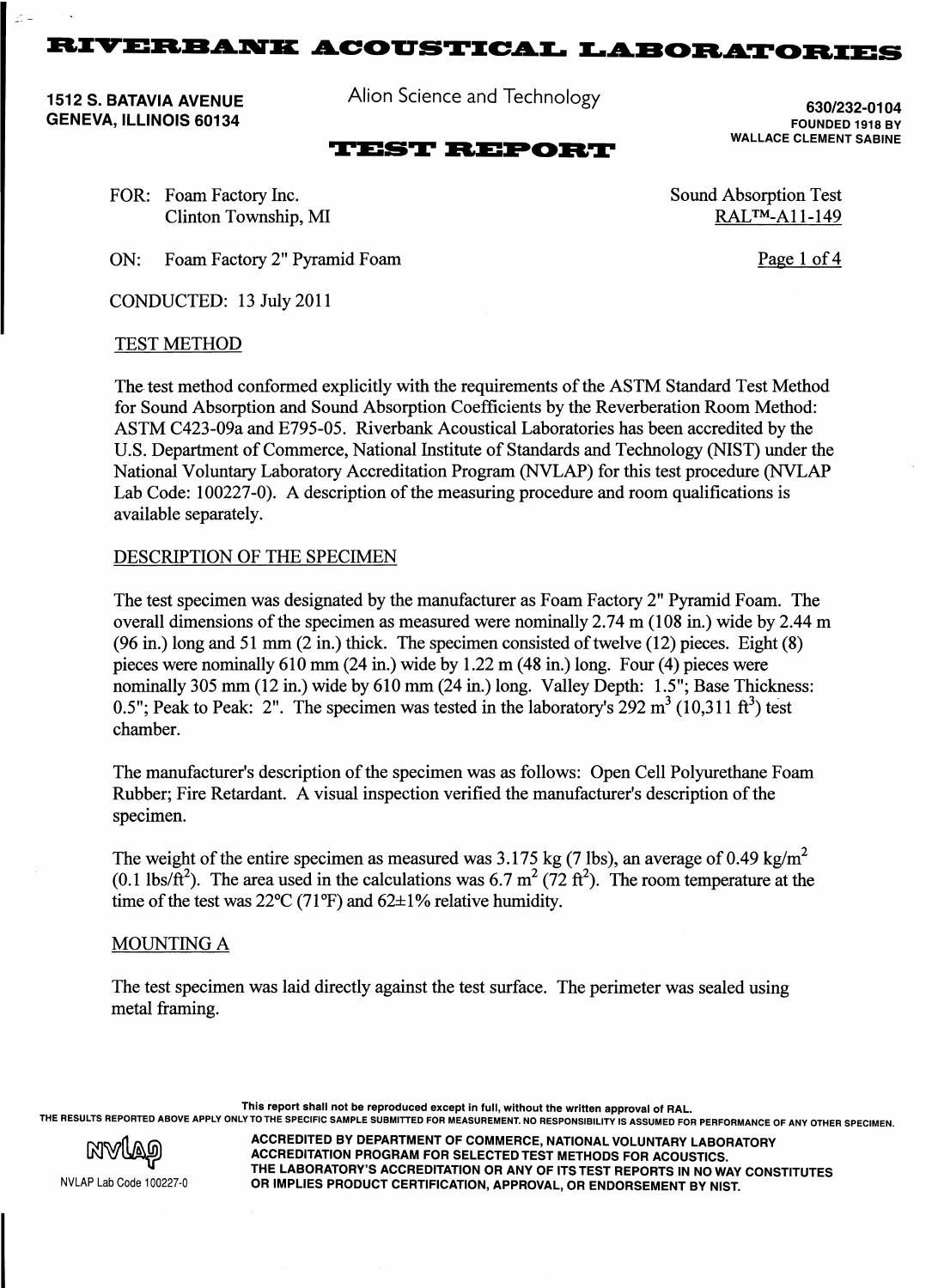1512 S. BATAVIA AVENUE GENEVA, ILLINOIS 60134

 $\mathcal{L}_{\rm{V}}$  .

Alion Science and Technology

630/232-0104 FOUNDED 1918 BY WALLACE CLEMENT SABINE

# **TEST REPORT**

Foam Factory Inc.

13 July 2011

Page 2 of 4

RAL™-A11-149

#### TEST RESULTS

| 1/3 Octave Center | Absorption   | <b>Total Absorption</b> |
|-------------------|--------------|-------------------------|
| Frequency<br>(Hz) | Coefficient  | In Sabins               |
| 100               | 0.19         | 13.92                   |
| ** 125            | 0.19         | 13.71                   |
| 160               | 0.18         | 12.62                   |
| 200               | 0.20         | 14.38                   |
| $** 250$          | 0.22         | 16.19                   |
| 315               | 0.33         | 23.67                   |
| 400               | 0.38         | 27.40                   |
| ** 500            | 0.45         | 32.71                   |
| 630               | 0.51         | 36.44                   |
| 800               | 0.55         | 39.62                   |
| ** 1000           | 0.55         | 39.93                   |
| 1250              | 0.54         | 38.98                   |
| 1600              | 0.55         | 39.83                   |
| ** 2000           | 0.60         | 43.31                   |
| 2500              | 0.65         | 46.76                   |
| 3150              | 0.70         | 50.26                   |
| ** 4000           | 0.76         | 54.53                   |
| 5000              | 0.86         | 62.09                   |
|                   | $SAA = 0.46$ |                         |

 $NRC = 0.45$ 

This report shall not be reproduced except in full, without the written approval of RAL. THE RESULTS REPORTED ABOVE APPLY ONLY TO THE SPECIFIC SAMPLE SUBMITTED FOR MEASUREMENT. NO RESPONSIBILITY IS ASSUMED FOR PERFORMANCE OF ANY OTHER SPECIMEN.



NVLAP Lab Code 100227-0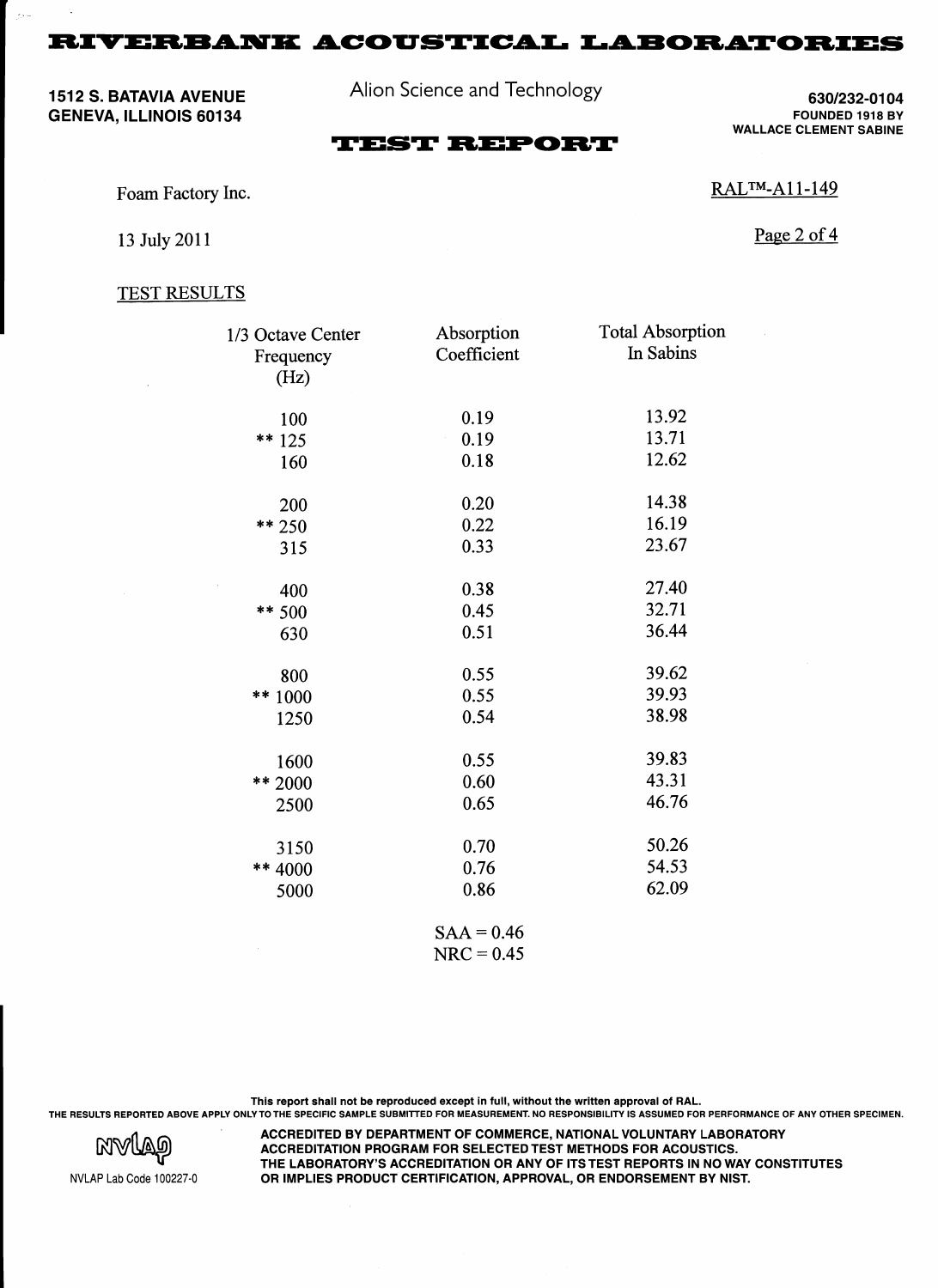Alion Science and Technology

1512 S. BATAVIA AVENUE GENEVA, ILLINOIS 60134

 $\sigma$  .

630/232-01 04 FOUNDED 1918 BY WALLACE CLEMENT SABINE

# **TEST REPORT**

Foam Factory Inc.

13 July 2011

RAL™-A11-149

Page 3 of 4

## TEST RESULTS (Continued)

The sound absorption average (SAA) is defined as a single number rating, the average, rounded to the nearest 0.01, of the sound absorption coefficient of a material for the twelve one-third octave bands from 200 through 2500 Hz, inclusive.

The noise reduction coefficient (NRC) is defined from previous versions of this same test method as the average of the coefficients at  $250$ , 500, 1000, and 2000 Hz, expressed to the nearest integral multiple of 0.05.

Approved by Tested by David L. Moyer Dean Victor

Senior Experimentalist Laboratory Manager

This report shall not be reproduced except in full, without the written approval of RAL. THE RESULTS REPORTED ABOVE APPLY ONLY TO THE SPECIFIC SAMPLE SUBMITTED FOR MEASUREMENT. NO RESPONSIBILITY IS ASSUMED FOR PERFORMANCE OF ANY OTHER SPECIMEN.



NVLAP Lab Code 100227-0